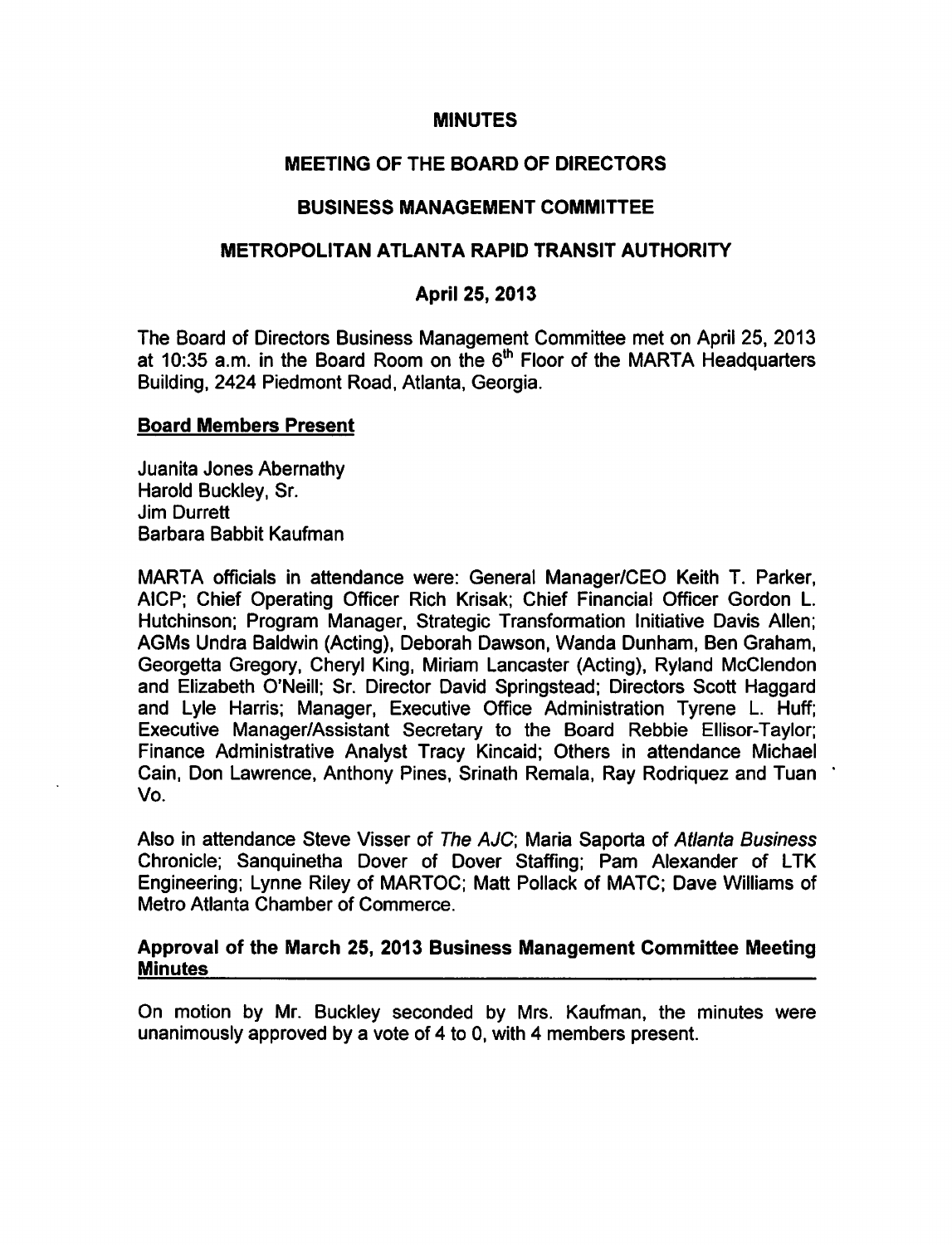# Resolution Authorizing the Solicitation of Proposals for the Procurement of a Workers' Compensation Managed Care Organization (MCO), RFP P29319

Mrs. O'Neill presented this resolution for Board of Directors approval authorizing the solicitation of proposals for Workers' Compensation Managed Care Organization (MCO) by means other than competitive bidding, in accordance with Section 14(m) of the MARTA Act, through the use of Request for Proposals.

On motion by Mr. Buckley seconded by Mrs. Kaufman, the resolution was unanimously approved by a vote of 4 to 0, with 4 members present.

# Briefing - Proposed Fiscal Year 2014 Operating & Capital Budgets

Mr. Parker and Mr. Allen briefed the Committee on the Fiscal Year 2014 Operating & Capital Budgets.

Original Assumptions (as adopted in June 2012)

- Steady State Service Levels through FY 2016
- Continuation of "\$0" Annual Salary Increase for all Represented and Non-Represented Employees (represents an eight-year period through the end of FY 2016)
- Fare Increase in FY 2014 (\$2.75 Base and 40 Pass Multiple)
- Reserves at \$1.5M at the end of FY 2018  $-$  "Fiscal Cliff"
- Unsustainable Healthcare business model

# Vision for the Future

- Employee Incentive Payment
- Re-opening restrooms
- Healthcare Reform
- Operational Business Roadmap
- No fare increase in FY14
- Security Enhancements
- Employee Merit Increase
- Service Restoration
- Employer of Choice
- Improved Public Perception
- Improved Employee Moral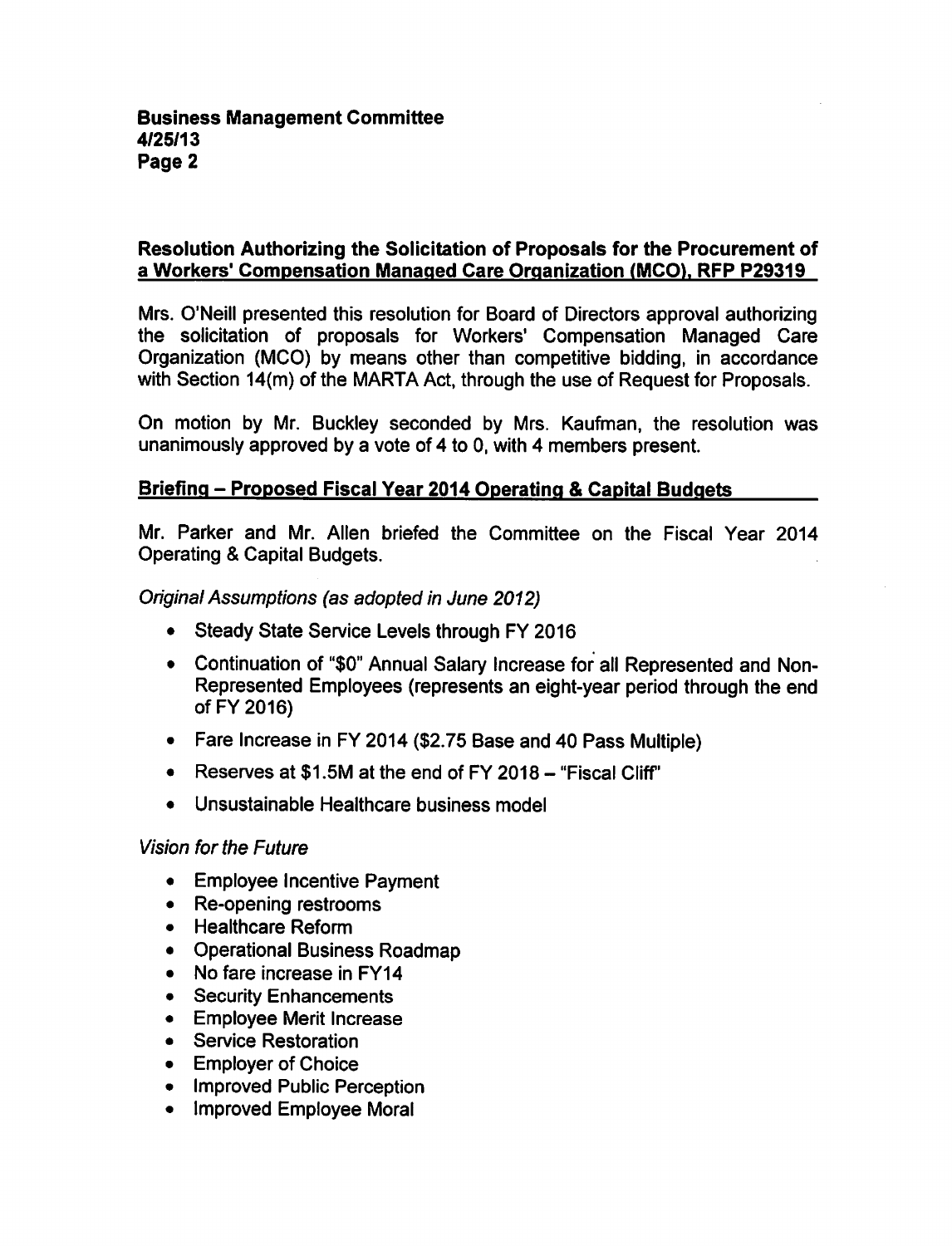- Balanced Budget
- **•** Sustainability
- Regional Transit Provider of Choice

# FY14 Proposed Operating Budget

- Initiatives Impact on the FY 2018 Reserves Balance
	- $\circ$  Option 1 Reserves Balance at \$60.7M at the end of FY 2018 Status Quo  $-$  no changes
	- $\circ$  Option 2 \$111.0M at the end of FY 2018 Includes the impacts of the following:
		- **Employee One-time incentive payment**  $FY14$
		- $\blacksquare$ Merit Increase - FY16
		- Service Restoration FY17 and FY18
		- Re-opening restrooms  $-$  FY15
		- **EXEC** Healthcare Reform Initiatives
		- Operational Business Roadmap (implementation plan FY13- FY17)

Proposed Assumptions & Initiatives (as of April 2013)

- Customer Relief
	- o Steady State Service Levels through FY 2016
	- o Service Restoration in FY 2017
	- Re-opening Restrooms
	- "Knuckle-Head Behavior" Campaign
	- Secret Shoppers Program to monitor/improve customer service
	- No fare increase in FY 2014
	- o Security Enhancements
		- **Security Cameras on Bus/Rail**
		- **Increased Police visibility**
		- **"** "See & Say" smart phone app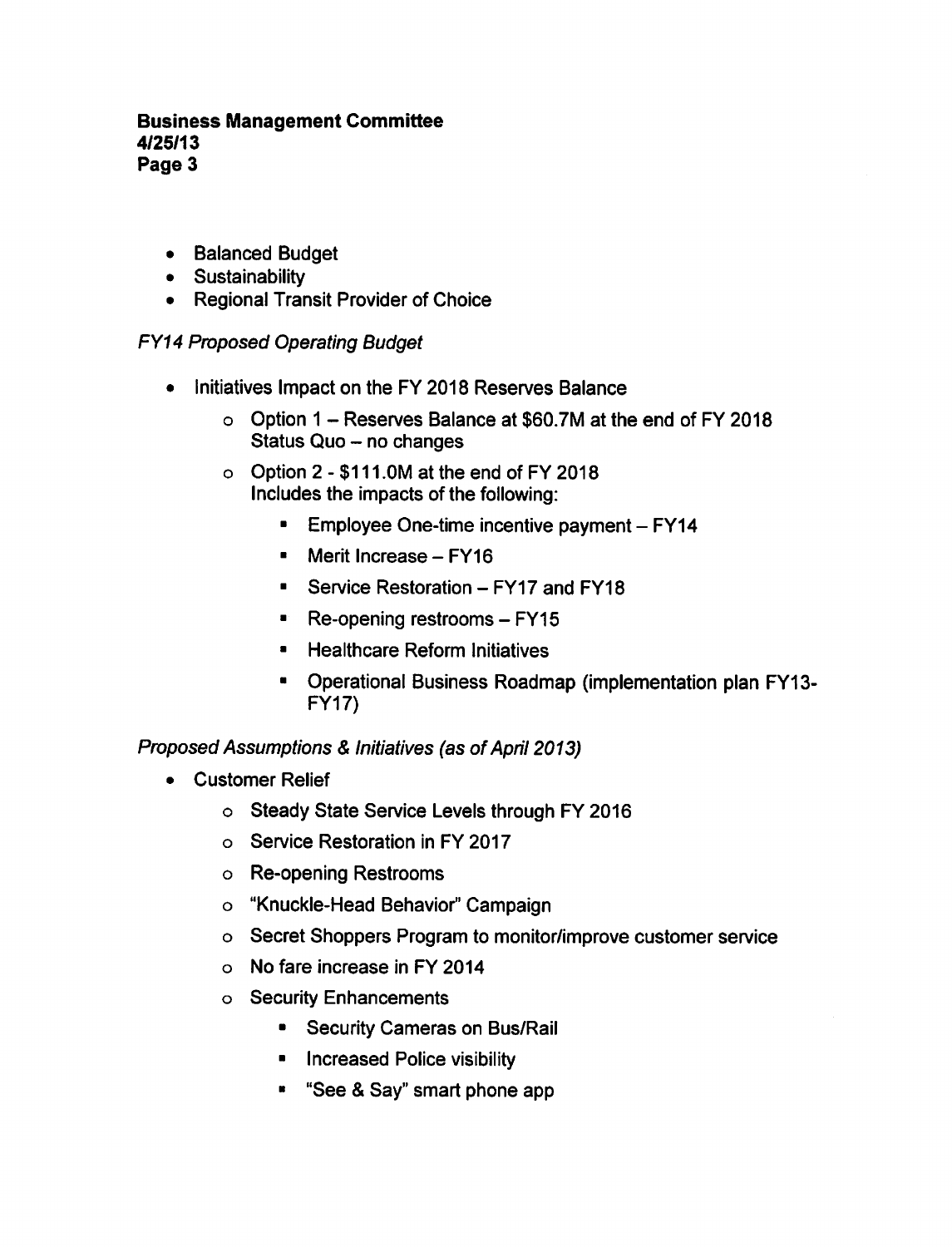- Employee Relief  $\bullet$ 
	- Employee Incentive Payment for Non-Represented and Represented approximately \$8.3M in December 2013, FY 2014
	- Employee Merit Increase in July 2015, FY 2016
	- Employee Morale Incentives
		- $\blacksquare$ Dress Code - Relaxed Dress Business Appropriate
		- Bus Roadeo/Rail Roadeo  $\blacksquare$
		- Telecommute Policy Implementation
- Fiscal Relief
	- o Implementation of the Operational Business Roadmap Recommendations
	- Healthcare Savings Initiatives
	- Pension Costs Stabilized
	- Modest Fare Increases  $\circ$ 
		- **Proposed Fare Increase in FY 2015 \$0.15**
		- **Proposed Fare Increase in FY 2016 \$0.10**
		- $\blacksquare$  . Proposed Fare Increase in FY 2018 - \$0.10

•Development of Fare Policy in FY 2014 in accordance with the tenets of the Strategic Plan

# Proposed FY 2014 Capital Budget

- FY14 Capital Budget Development Assumptions
	- Projects already under contract or in the very late stages of the procurement process
	- Policy directives in terms of size of Bus and Mobility procurements
	- Project Prioritization Scoring (Expert Choice):
		- **E.** Life/Safety Critical Projects
		- Operations Critical Projects
	- Partial funding for Planning functions
	- Partial funding for CIP support and various business support functions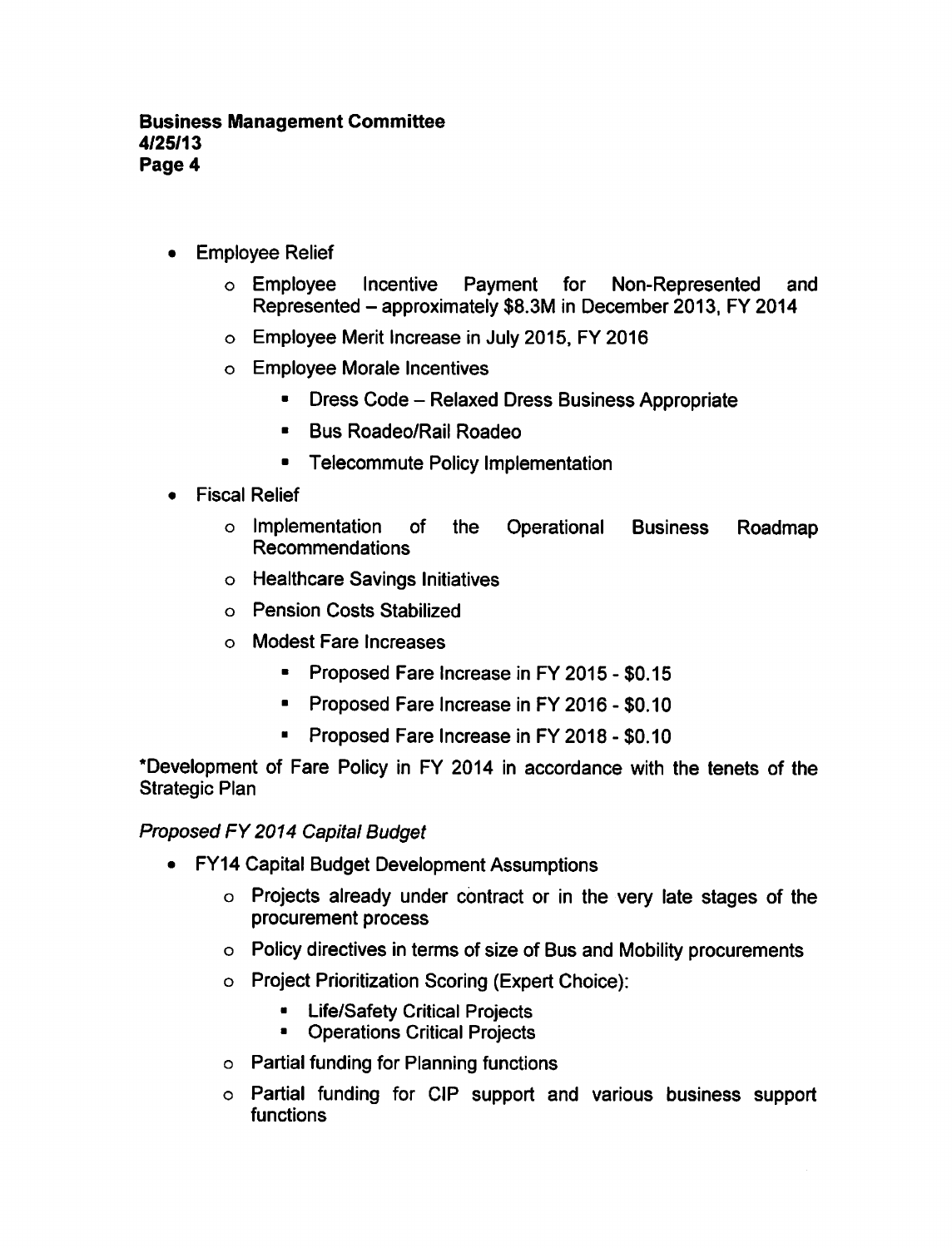FY14 Capital Budget - Top Ten Projects by Cost

- $\bullet$  FY14 Bus Procurement \$44,000,000
- Brady Mobility Facility \$22,000,000
- Train Control System Upgrade \$21,479,774
- Fire Protection System Upgrade \$16,407,369
- Buckhead Station North Entrance \$11,004,431
- $\bullet$  FY14 Mobility Vans \$9,710,000
- AFC Smart Card Reader Upgrade \$8,098,033
- Rail Car Reliability Maintenance Program \$7,500,000
- Vehicle Security Cameras \$7,270,000
- Total-\$155,539,607
- Top Ten Projects consume approximately 54% of the FY14 Budget

Mr. Buckley said some of the recommendations provided through the KPMG roadmap are not being proposed. He asked if staff will be implementing those recommendations at a later time.

Mr. Parker said KPMG's recommendation to MARTA is 100% implementation of their roadmap – the Authority feels  $60\%$ . Staff will bring all 12 items back to the Board for further discussion.

Mr. Durrett said that he has never been prouder to serve on the MARTA Board. He commended the General Manager and staff on the budget development.

Mr. Parker said the proposed FY14 Budgets does not include a Sales Tax increase or request to the State; it also assumes the 50/50 is in place. MARTA intends to go after revenue aggressively and work diligently to improve the public perception of MARTA.

Mrs. Kaufman said she was very impressed with the proposed Budgets. She added that she would rather not impose a fare increase in 2015 but otherwise staff has presented a great roadmap.

Mrs. Abernathy said no fare increase is her position as well.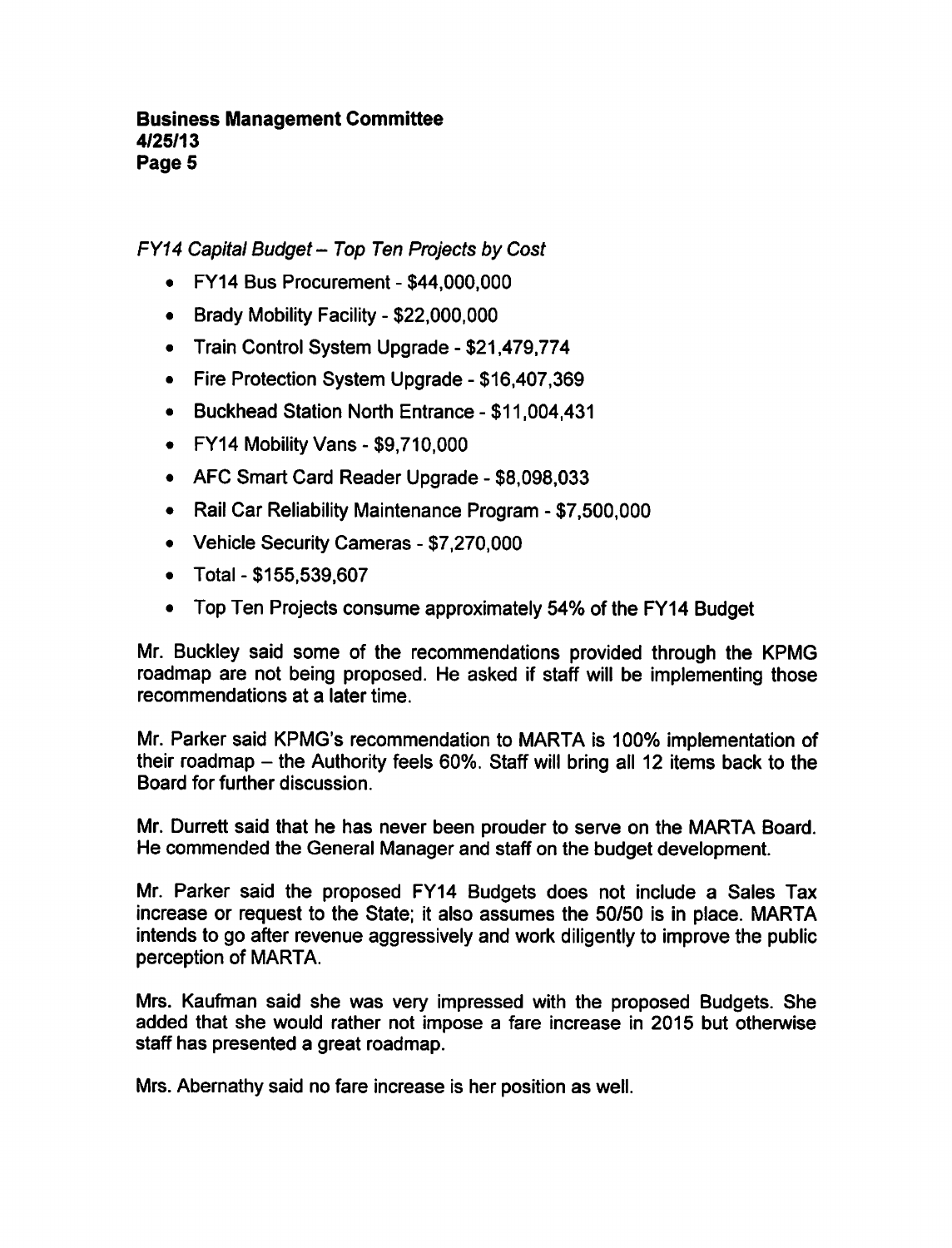Mrs. McClendon said Public Hearings on the proposed FY14 Budgets are scheduled for May 14 and May 16.

## Briefing - February Year-to-Date FY 2013 Budget Variance Analysis and Financial Key Performance Indicators (KPIs)

Mr. Allen briefed the Committee on the February Year-to-Date FY 2013 Budget Variance Analysis and Financial KPIs.

## Overview February 2013

During the month of February, total net revenues were \$4.4M or 12.7% less than budget (unfavorable) due to the following:

- 1) An unfavorable variance of \$3M or 18.5% in Sales Tax
- 2) An unfavorable variance of \$1.3M or 20.4% in Federal Assistance

Total net expenses for the month were \$1.1M or 3.3%, less than budget (favorable) primarily due to the following:

- 1) A favorable variance of  $$2M$  or 3.3%, in Salaries & Wages due to vacancies, which was offset by;
- 2) An unfavorable variance of \$1.1M or 52.1%, in Non-Labor expenses

#### Year-to-Date Operating Revenues

On a February year-to-date-basis, actual Revenues were favorable by \$1.8M or 0.7%. Of this amount, Sales Tax receipts were favorable by \$4.7M or 4.2%.

The net overall favorable result in total Revenue was primarily due to the combined effects of the following:

- Sales Tax receipts over-performing relative to plan on a February YTD basis as forecasted by the Georgia State Economic Forecasting Center
- Passenger Revenue was slightly lower than budget (0.2%) even though YTD ridership was lower than projected by 3.8%; Revenue associated with selling of breeze cards, which are unrelated to trip-making revenue, account for the slight variance in percentages  $-$  additionally, the cost of fare media is no longer included as a contra revenue item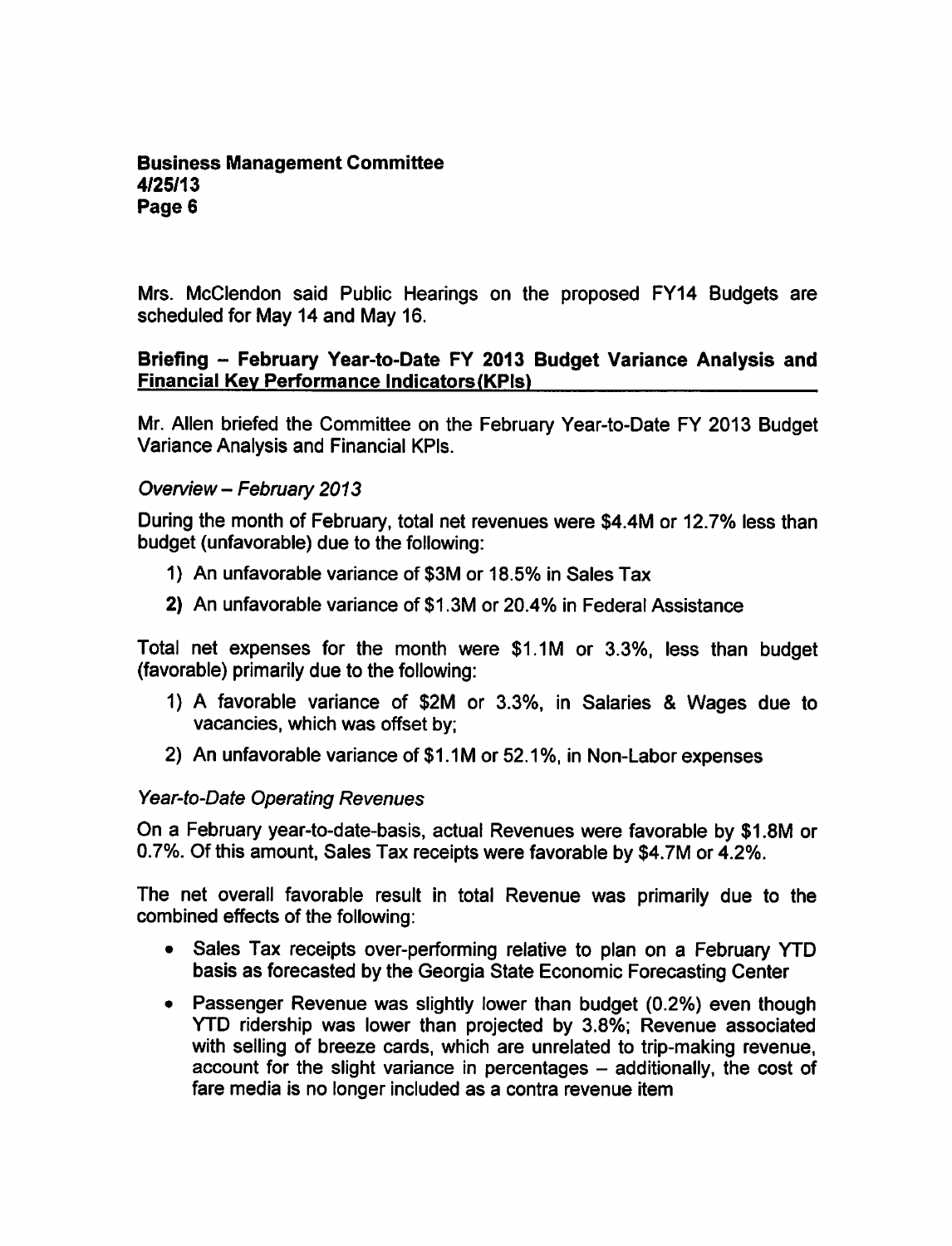- Station Parking was lower at 14.8% below budget. Some factors causing this is decreased requirement for long term lots due to decreased travel, as well as suspected increased fare evasion tactics
- Lease Income was below budget by 3.9% primarily due to the TOD Ground leases not yielding as planned due to timing differences (\$125K) and the Amortized Lease Income (\$133K), due to the unwinding of two defeased lease transactions/traunches in June 2012

# Year-to-Date Budget vs. Actual Expense Performance

On a February year-to-date basis, net operating budget expenses were under budget (favorable) by \$26.9M or 9.4%, primarily due to the combined effects of the following:

- Salaries & Wages were favorable by \$13.7M or 9.3%
- Overtime Expenses were \$1.6M or 10.8% over budget (unfavorable)
- Benefits were under budget by \$7.3M or 8.3%
- Contractual Services were \$1.5M or 8.3% under budget (favorable)
- CNG Fuel was \$0.4M or 11.2% under budget due to running fewer miles than planned
- Diesel Fuel was \$0.4M or 6.2% under budget also due to running fewer miles than planned
- Other Materials Supplies were unfavorable by \$1.8M or 9.8%
- Other Non-Labor charges were \$1.9M or 9.4% under budget
- Capital charges were favorable at \$5.1M or 15.1% under budget

Sales Tax Subsidy

- The Year-to-Date actual Net Operating Surplus of \$9.5M requires a sales tax subsidy of 45.9%, which is favorable to the budget
- The Annual Budgeted Sales Tax Subsidy is 59.9%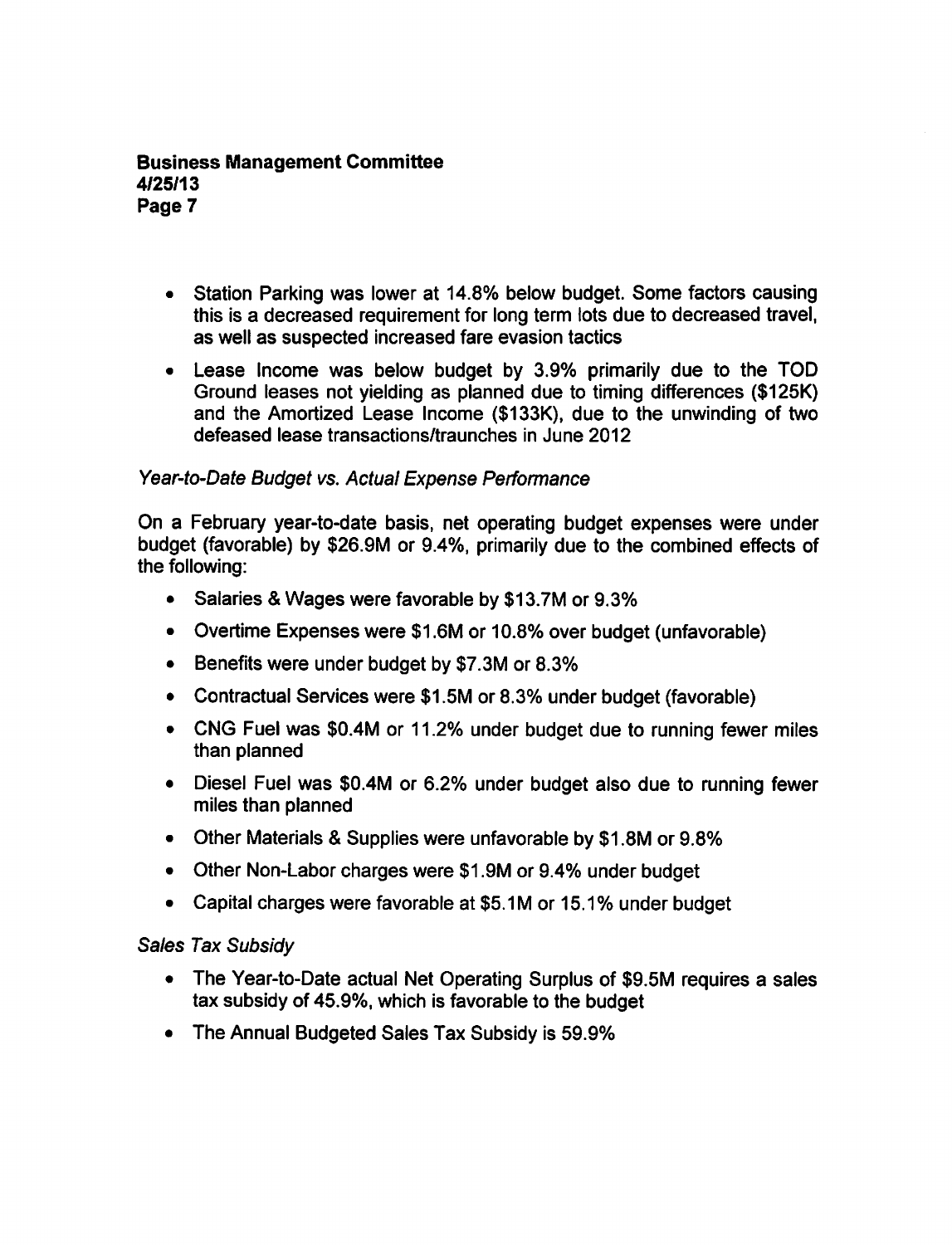# Key Performance Indicators

- Budget Variance
	- The budget variance for the month of February was favorable at 53.32% below budget, mostly due to a favorable variance in labor cost
	- The 2013 Fiscal Year-to-Date (months of July through February) budget variance remains favorable at 9.44% below budget, mostly due to favorable variances in labor (vacancies), contractual services and fuel costs
- Combined Ridership
	- Combined Ridership for the month was 10M unlinked passenger boardings, falling short of the forecasted 10.5M by 582K or 5.5%
	- The 2013 Fiscal Year-to-Date (months of July through February) Combined Ridership of 86.6M unlinked trips is lower than forecasted 90M by 3.4M or 3.8%
- Cost per Bus Passenger Trip
	- The Cost per Bus Passenger Trip of \$3.50 in February was better than the forecast of \$3.56 by \$0.06 or 1.7%; this favorable variance was mostly due to net under-runs in budgeted expenses
	- The 2013 Fiscal Year-to-Date (months of July through February) Cost per Bus Passenger Trip of \$3.37 is better than the forecasted \$3.66 by \$0.29 or 7.9%; this favorable variance is due to net underruns in budgeted expenses
- Cost per Rail Passenger Trip
	- The Cost per Rail Passenger Trip of \$2.53 in February was higher than the forecast of \$2.51 by \$0.02 or 0.8%; this unfavorable variance was due to Rail Ridership falling short of the forecast by 382K unlinked boardings or 6.7%
	- The 2013 Fiscal Year-to-Date (months of July through February) Cost per Rail Passenger Trip of \$2.41 is better than the forecasted \$2.58 by \$0.17 or 6.6%; this favorable variance is due to net underruns in budgeted expenses